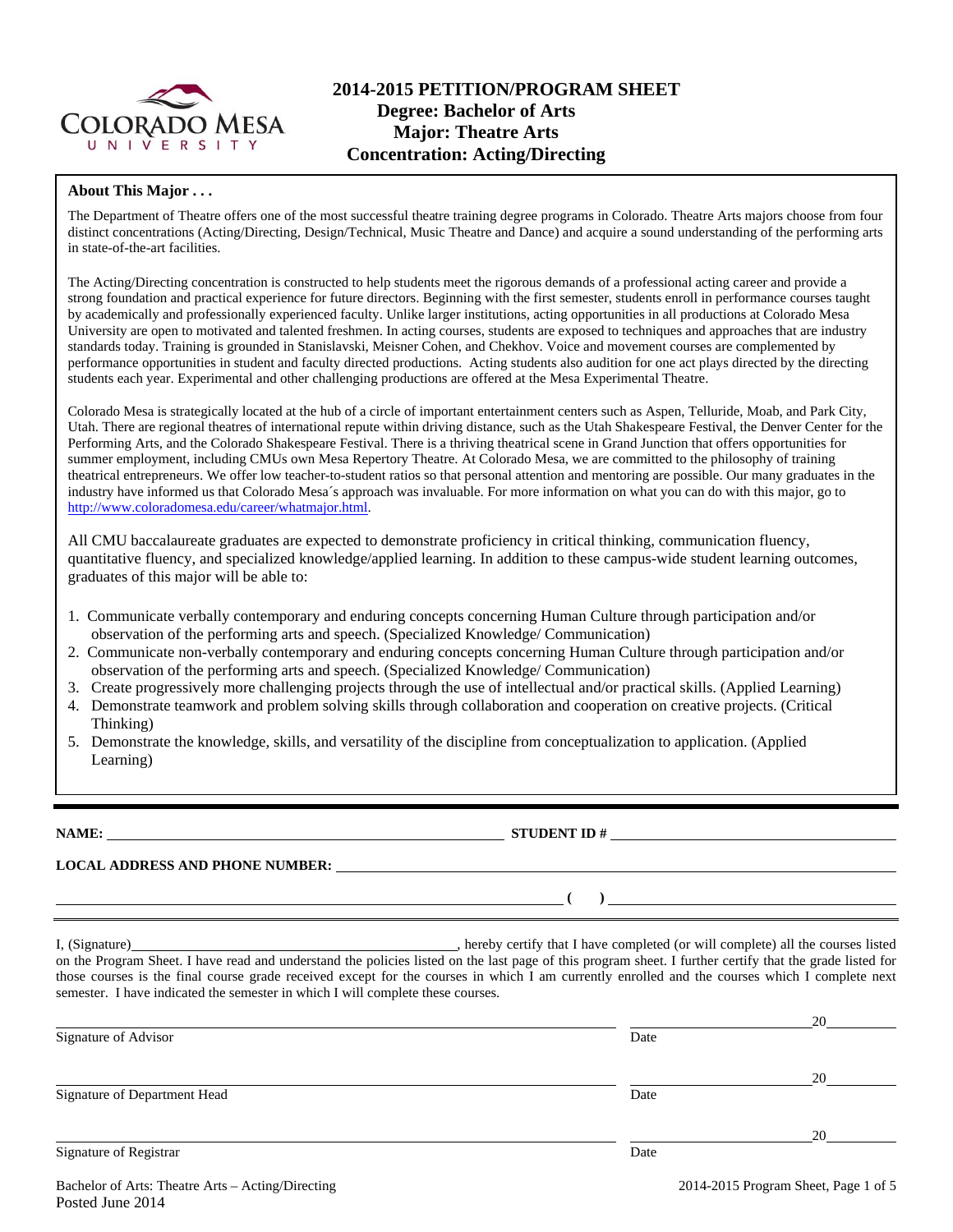#### **Students should work closely with a faculty advisor when selecting and scheduling courses prior to registration.**

Degree Requirements:

- <sup>120</sup> semester hours total (Students must complete a minimum of 30 of the last 60 hours of credit at CMU, with at least 15 semester hours in major discipline courses numbered 300 or higher).
- 40 upper division credits (A minimum of 15 taken at the 300-400 course levels within the major at CMU).
- 2.00 cumulative GPA or higher in all CMU coursework
- 2.00 cumulative GPA or higher in coursework toward the major content area
- Pre-collegiate courses (usually numbered below 100) cannot be used for graduation.
- When filling out the program sheet a course can be used only once.
- A student must follow the CMU graduation requirements either from 1) the program sheet for the major in effect at the time the student officially declares a major; or 2) a program sheet for the major approved for a year subsequent to the year during which the student officially declares the major and is approved for the student by the department head. Because a program may have requirements specific to the degree, the student should check with the faculty advisor for additional criteria. It is the student's responsibility to be aware of, and follow, all requirements for the degree being pursued. Any exceptions or substitutions must be approved by the student's faculty advisor and Department Head.
- See the "Undergraduate Graduation Requirements" in the catalog for additional graduation information.

**GENERAL EDUCATION REQUIREMENTS** (31 semester hours) See the current catalog for a list of courses that fulfill the requirements below. If a course is on the general education list of options and a requirement for your major, you must use it to fulfill the major requirement and make a different selection within the general education requirement.

| Course No Title                                                                                                                                                                                                         |        | Sem.hrs Grade Term/Trns |
|-------------------------------------------------------------------------------------------------------------------------------------------------------------------------------------------------------------------------|--------|-------------------------|
| <b>English</b> (6 semester hours, must receive a grade of "C" or better and<br>must be completed by the time the student has 60 semester hours.)<br>ENGL 111 English Composition<br><b>ENGL 112 English Composition</b> | 3<br>3 |                         |
| <b>Math:</b> MATH 110 or higher (3 semester hours, must receive a grade<br>of "C" or better, must be completed by the time the student has 60<br>semester hours.)                                                       |        |                         |
| <b>Humanities</b> (3 semester hours)                                                                                                                                                                                    |        |                         |
| Social and Behavioral Sciences (6 semester hours)                                                                                                                                                                       |        |                         |
| <b>Natural Sciences</b> (7 semester hours, one course must include a lab)                                                                                                                                               |        |                         |
| <u> 1988 - Johann Barn, mars ann an t-Amhair ann an t-</u>                                                                                                                                                              |        |                         |
| <b>Fine Arts</b> (3 semester hours)                                                                                                                                                                                     |        |                         |
| <b>History</b> (3 Semester Hours)                                                                                                                                                                                       |        |                         |

**Natural Sciences** (7 semester hours, one course must include a lab) Course No Title Sem.hrs Grade Term/Trns

|  |  | <b>OTHER LOWER DIVISION REQUIREMENTS (6 semester hours)</b> |  |
|--|--|-------------------------------------------------------------|--|
|  |  |                                                             |  |

|                 | <b>Kinesiology</b> (3 semester hours)         |   |  |
|-----------------|-----------------------------------------------|---|--|
|                 | KINE 100 Health and Wellness                  |   |  |
|                 |                                               |   |  |
|                 |                                               |   |  |
| <b>SPCH 112</b> | <b>Applied Studies</b> (3 semester hours)     |   |  |
|                 |                                               |   |  |
|                 | <b>FOUNDATION COURSES (18 semester hours)</b> |   |  |
| THEA 130        | Script Analysis                               |   |  |
| THEA 153        | Acting I: Beginning Acting                    | 3 |  |
| THEA 243        | Theatre Practice: Scene Const.                | 3 |  |
| <b>THEA 260</b> | Costume Construction I                        | 3 |  |

Two **consecutive** classes in the **same** foreign language. Must receive a grade of "C" or better. FLAS 114 & 115 will **NOT** fulfill this requirement.

#### **THEATRE ARTS – ACTING/DIRECTING MAJOR REQUIREMENTS** (52 semester hours)

**Acting/Directing Emphasis** (52 Semester Hours)

|                 | Select 1 semester hour from THEA 117 or THEA 118: |   |  |
|-----------------|---------------------------------------------------|---|--|
| THEA            |                                                   |   |  |
| THEA 142        | Make-Up or                                        |   |  |
|                 | THEA 143 Costuming                                | 3 |  |
| <b>THEA 145</b> | Intro to Dramatic Literature                      | 3 |  |
| <b>THEA 156</b> | Acting II: Cont. Scenework                        | 3 |  |
|                 | Select 1 semester hour from THEA 217 or 218:      |   |  |
| THEA            |                                                   |   |  |
| <b>THEA 253</b> | <b>Acting III: Stage Movement</b>                 | 3 |  |
| <b>THEA 256</b> | <b>Acting IV: Auditions</b>                       | 3 |  |
|                 | Select 1 semester hour from THEA 317 or 318:      |   |  |
| THEA            |                                                   |   |  |
| THEA 331        | Theatre History I: 400 B.C.                       |   |  |
|                 | to 1642                                           | 3 |  |
| <b>THEA 332</b> | Theatre History II:                               |   |  |
|                 | 1642-Present                                      | 3 |  |
| THEA 381        | Directing I                                       |   |  |
|                 | Select 1 semester hour from THEA 417 or 418:      |   |  |
| THEA            |                                                   |   |  |
| <b>THEA 401</b> | Career Preparation                                | 3 |  |
| THEA 494        | Perf. Seminar (Capstone)                          | 3 |  |
|                 |                                                   |   |  |

| Select 9 semester hours from the following Advanced Acting |  |  |  |  |  |
|------------------------------------------------------------|--|--|--|--|--|
| Options THEA 300, 353, 354, 356, 369, 453, 454, 459:       |  |  |  |  |  |

| тн          |  |  |
|-------------|--|--|
| тц<br>----- |  |  |
| TU          |  |  |

| Select 6 semester hours from the following Theatre Options: |  |
|-------------------------------------------------------------|--|
| THEA. 322. 345. 380. 382. 411. 412 or ENGL 355:             |  |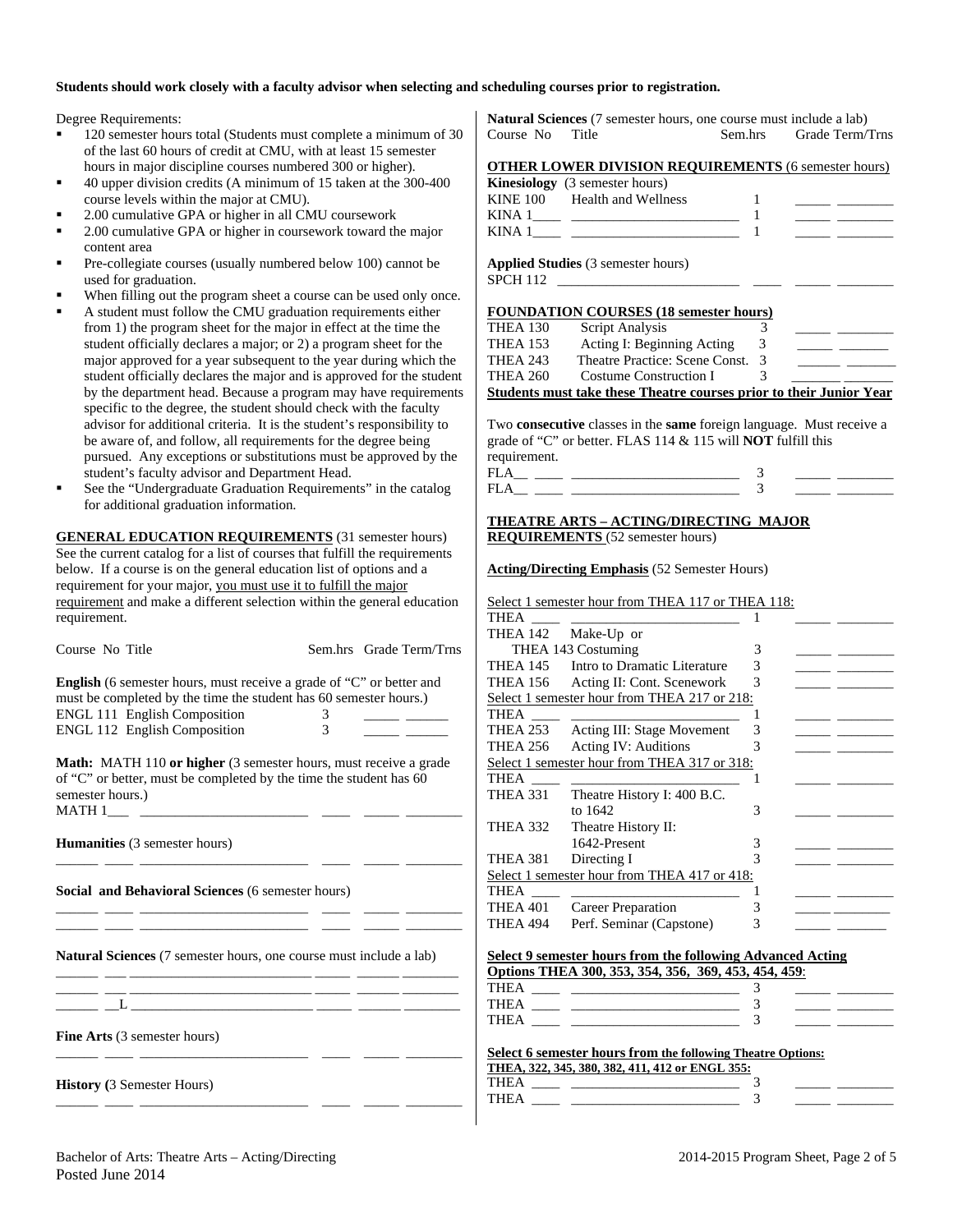|          | THEA 217 or 218 Play Production (1) |
|----------|-------------------------------------|
| THEA 253 | Acting III: Stage Movement (3)      |

THEA 331 Theatre History I:400 BC to 1642 (3) THEA 381 Directing I (3) **Options:** THEA 417 or 418 Play Production (1) THEA 322 Stage Management (3) THEA 401 Career Preparation (3) THEA 345 World Drama (3)

#### **Select 3 semester hours from THEA 119, THEA 120, THEA 219, THEA 220 or THEA 147, THEA 148, THEA 247, THEA 248, or DANC 156, DANC 256, DANC 356:**

**Acting/Directing Majors are required to take SPCH 112 to fulfill their General Education Applied Studies Requirement** 

# **THEATRE ARTS – Acting/Directing Concentration (52 Hours)**

**Electives** (All college level courses appearing on your final transcript, not listed above that will bring your total semester hours to 120 hours.) (13 semester hours; additional upper division hours may be needed.)

## THEA 117 or 118 Play Production (1) **Select 9 semester hours from the following Advanced** THEA 142 Make-Up <u>or</u> THEA 143 Costuming (3) **Acting options:**

THEA 145 Introduction to Dramatic Literature (3) THEA 353 Advanced Acting: Styles in Acting (3) THEA 156 Acting II: Contemporary Scenework (3) THEA 354 Advanced Acting: The Meisner Approach (3) THEA 356 Advanced Acting: Dialects (3) THEA 300 Advanced Acting: Stage Combat (2) THEA 253 Acting III: Stage Movement (3) THEA 453 Advanced Acting: Acting for the Camera<br>THEA 256 Acting IV: Auditions (3) THEA 454 Adv. Acting: Elizabethan Acting Techniqu THEA 256 Acting IV: Auditions (3) THEA 454 Adv.Acting: Elizabethan Acting Techniques(3)<br>THEA 459 Advanced Acting: Chekhov Technique (3) THEA 459 Advanced Acting: Chekhov Technique (3) THEA 459 Advanced Acting: Chekhov Technique (3)

# THEA 332 Theatre History II: 1642-Present (3) **Select 6 semester hours from the following Theatre**

THEA 494 Performance Seminar (Capstone) (3) THEA 380 Playwriting (3) THEA 382 Directing II (3) THEA 411 American Drama (3) THEA 412 Contemporary Drama (3) ENGL 355 Shakespeare (3)

#### **Select 3 semester hours from the following Performance Options:**

 THEA 119, 120, 219, 220 Tech Performance (1) **or**  THEA 147, 148, 247, 248 Drama Performance (1-2**) or**  DANC156, 256, 356 Dance Performance (1)

### **Acting/Directing Majors are required to take SPCH 112 to fulfill their General Education Applied Studies Requirement**

**General Electives: 13 Hours** Additional upper division hours may be needed

**Students are required to participate in exit examinations or other programs deemed necessary to comply with the college accountability requirement. All degree requirements must be completed as described above. Any exceptions or substitutions must be recommended in advance by the Faculty Advisor and approved by the Department Head.**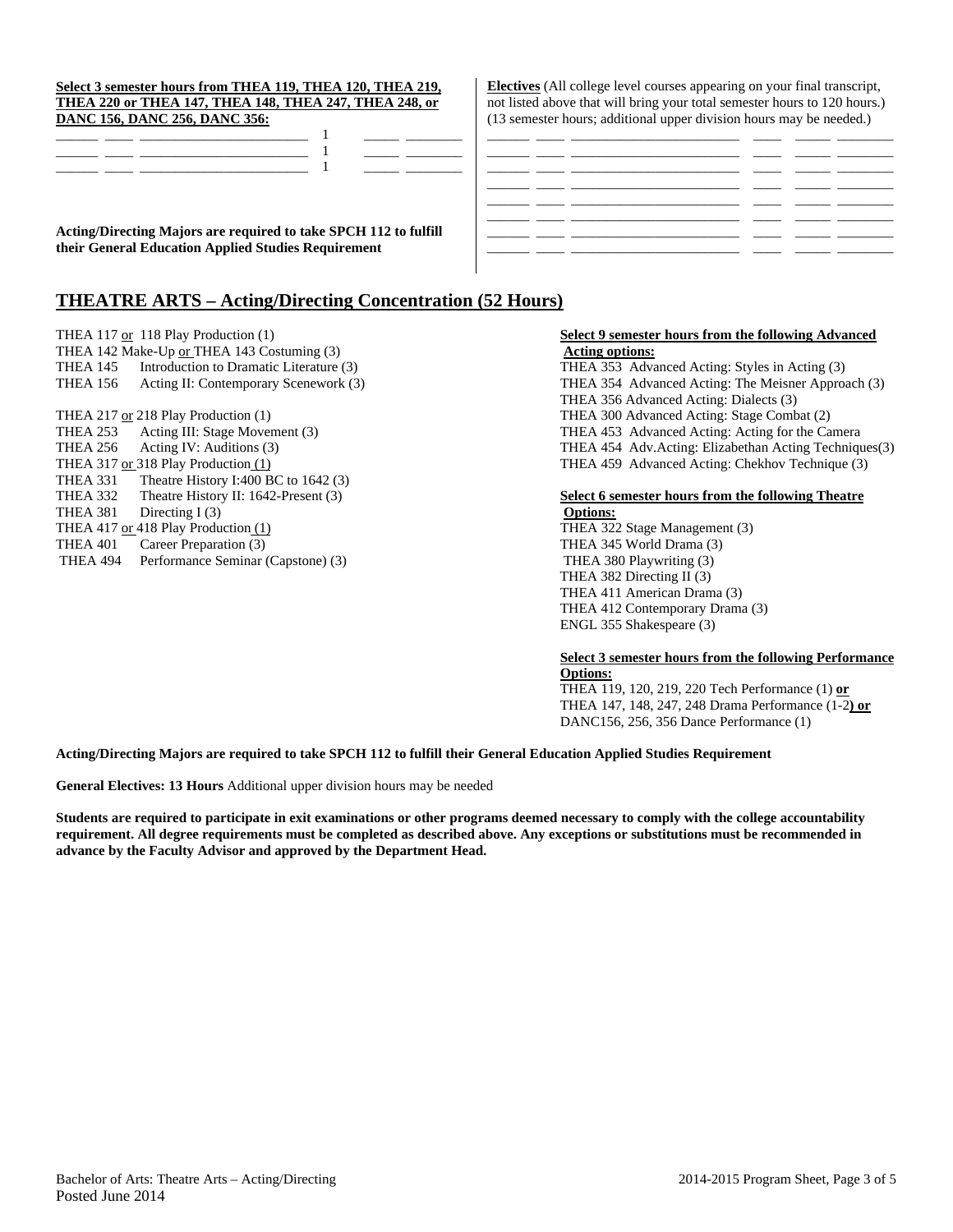# **SUGGESTED COURSE SEQUENCING FOR A MAJOR IN THEATRE – ACTING/DIRECTING**

This is a recommended sequence of course work. Certain courses may have prerequisites or are only offered during the Fall or Spring semesters. It is the student's responsibility to meet with the assigned advisor and check the 2 year course matrix on the website for course availability.

## **FRESHMAN YEAR**

| <b>Fall Semester</b>             |                                          | <b>Hours</b> | <b>Spring Semester</b> |                                          | <b>Hours</b>   |
|----------------------------------|------------------------------------------|--------------|------------------------|------------------------------------------|----------------|
| ENGL 111                         | <b>English Composition</b>               |              | <b>ENGL 112</b>        | <b>English Composition</b>               |                |
| MATH XXX (110 or higher)         |                                          |              | THEA 118               | Play Production $-\text{fall or spring}$ | (1)            |
| <b>General Education History</b> |                                          |              | <b>THEA 130</b>        | Script Analysis (Foundation)             | 3              |
| <b>THEA 117</b>                  | Play Production $-\text{fall or spring}$ | (1)          | <b>THEA 145</b>        | Introduction to Dramatic Literature      | 3              |
| THEA 153                         | Acting I: Beginning Acting (Foundation)  | 3            | <b>THEA 156</b>        | Acting II: Contemporary Scenework        | $\overline{3}$ |
| <b>THEA 243</b>                  | Thea Practice: Scene Construction        |              | <b>THEA 260</b>        | <b>Costume Construction</b>              |                |
|                                  |                                          | 15-16        |                        |                                          | 15-16          |

# **SOPHOMORE YEAR**

| <b>Fall Semester</b>                         |                                           | <b>Hours</b>      | <b>Spring Semester</b> |                                            | <b>Hours</b> |
|----------------------------------------------|-------------------------------------------|-------------------|------------------------|--------------------------------------------|--------------|
| General Education Applied Studies (SPCH 112) |                                           |                   |                        | <b>General Education Natural Science</b>   |              |
| <b>General Education Fine Arts</b>           |                                           |                   |                        | <b>General Education Humanities</b>        |              |
|                                              | FLA_XXX_Foreign Language Req (Foundation) |                   | FLA XXX                | Foreign Language Req (Foundation)          | 3            |
| <b>KINE 100</b>                              | <b>Health and Wellness</b>                |                   | KINA XXX               | Activity (2 courses)                       | $2^{\circ}$  |
| <b>THEA 142</b>                              | Make-up                                   | (3)               | <b>THEA 218</b>        | Play Production -fall or spring            | (1)          |
| <b>THEA 217</b>                              | Play Production -fall or spring           | $\left( 1\right)$ | <b>THEA 243</b>        | Thea Practice: Scene Const. (Foundation) 3 |              |
| <b>THEA 260</b>                              | Costume Construction I (Foundation)       |                   | <b>THEA 256</b>        | <b>Acting IV: Auditions</b>                |              |
| <b>THEA 253</b>                              | Acting III: Stage Movement                |                   |                        | Performance Option (THEA 148 Recommended)  |              |
| Performance Option (THEA 147 Recommended)    |                                           |                   |                        |                                            | $15-16$      |
|                                              |                                           | 14-18             |                        |                                            |              |

## **JUNIOR YEAR**

| <b>Fall Semester</b>                                    |                                 | <b>Hours</b> | <b>Spring Semester</b>                           |                                          | <b>Hours</b> |
|---------------------------------------------------------|---------------------------------|--------------|--------------------------------------------------|------------------------------------------|--------------|
| <b>General Education Social and Behavioral Sciences</b> |                                 | 3            | General Education Social and Behavioral Sciences |                                          | 3            |
| <b>THEA 317</b>                                         | Play Production -fall or spring | (1)          | <b>THEA 143</b>                                  | Costuming                                | (3)          |
| <b>THEA 331</b>                                         | Theatre History I               | 3            | <b>THEA 318</b>                                  | Play Production -fall or spring          | (1)          |
| THEA 381                                                | Directing I                     | 3            | <b>THEA 332</b>                                  | Theatre History II                       | 3            |
| Theatre Option                                          |                                 | 3            | THEA XXX                                         | <b>Advanced Acting Option</b>            | 3            |
| Performance Option (THEA 247 recommended)               |                                 |              | Theatre Option (THEA 411 or 412 recommended)     |                                          | 3            |
|                                                         |                                 | $13 - 14$    |                                                  |                                          | $12 - 16$    |
|                                                         |                                 |              | <b>SENIOR YEAR</b>                               |                                          |              |
| <b>Fall Semester</b>                                    |                                 | <b>Hours</b> | <b>Spring Semester</b>                           |                                          | <b>Hours</b> |
| General Education Natural Science with Lab              |                                 | 4            | <b>THEA 418</b>                                  | Play Production $-\text{fall or spring}$ | (1)          |
| THEA 401                                                | <b>Career Preparation</b>       | 3            | <b>THEA 494</b>                                  | Performance Seminar (Capstone)           | 3            |
| <b>THEA 417</b>                                         | Play Production- fall or spring | (1)          | <b>THEA XXX</b>                                  | <b>Advanced Acting Option</b>            | 3            |
| THEA XXX                                                | <b>Advanced Acting Option</b>   | 3            | Elective or Minor                                |                                          |              |
| Elective or Minor                                       |                                 | <u>6</u>     |                                                  |                                          | 13-14        |

Performance Options: THEA 119, 120, 219, 220 or THEA 147, 148, 247, 248 or DANC156, 256, 356 Theatre Options: THEA 322, 345, 380, 382,411, 412, or ENGL 355 Advanced Acting Options: THEA 353, 354, 356. 369, 453, 454, 459 **120 credit hours are required for graduation** 

**16-17**